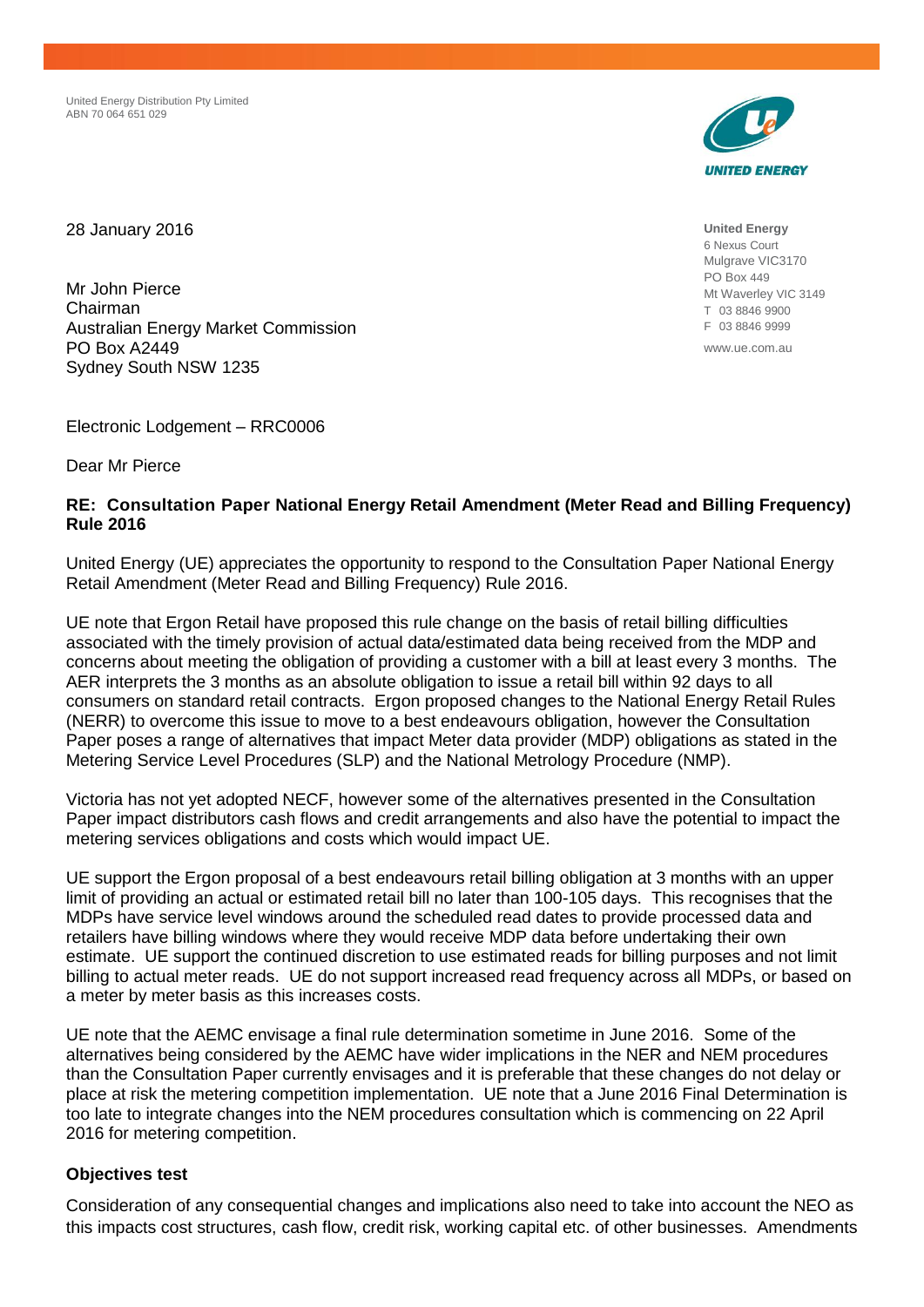

in the NERR cannot be considered in isolation from the provision of the services and cost impacts to that service provider and network billing.

## **Nature of the Issues**

The meter read frequency and meter read (actual or estimated read) impact a number of participants in the market and the cash flow impacts and viability of those parties.

There are a number of other relevant clauses the AEMC needs to consider in relation to the proposed rule change. The meter read frequency is not just a matter for the retailer and their MDP, any change to the meter read cycle impacts the LNSP and needs to be agreed with the LNSP. The NMP was established on this basis so that the retailer or the LNSP whoever was RP could not impact the cash flow of the other party.

The AEMO SLP clauses for the MDP to read a meter with best endeavours at least every three months are also replicated in the NMP, Part A, 3.4.6 and 3.4.7 for meter types 5 and type 6. Similarly we would expect that type 4a will follow the type 5 requirements from 1 Dec 2017, or could require a monthly read cycle if the type 4a meter follows the minimum type 4 memory capacity of 35 days.

The relevant NMP clauses are:

*3.4.10 For metering installations where the responsible person is not a TNSP, the responsible person must ensure that a schedule is developed and maintained to determine the scheduled reading dates for each metering installation in accordance with clauses 3.4.6 and 3.4.7, and the meter reading frequency as agreed between the financially responsible Market Participant and the Local Network Service Provider.*

*scheduled reading date - scheduled reading date means the date of next scheduled meter reading. scheduled meter reading - scheduled meter reading means an actual meter reading on a cycle that equates to the end-use customer's billing cycle, usually monthly or quarterly.*

In Victoria a small number of customers are still being manually read with estimated reads being required due to no access- locked gates, dogs etc. It is important that the MDP obligations in the SLP and the NMP, remain as best endeavours and are not drafted as absolute as meter access issues are inevitable. Increasing the meter read frequency would result in increased costs.

The NERR provides the framework for retailers to deal with repeated estimates and to engage with the customer to gain access for the MDP or develop the alternatives - customer own meter reads. Retailers have the ability to use the MDP estimate (or retailer estimate) for retail billing (where there is no actual) and retail billing windows should allow this approach. The NERR should recognise reasonable data delivery and billing windows and reasonable timeframes to create retailer estimates.

# **Potential Solutions**

The consultation paper offers three alternatives;

- 1. Allow retailers to delay issuing a retail bill to a small customer until an actual or estimated read has been provided by the MDP , subject to a maximum time limit:
- 2. Recommend to AEMO that its SLP require MDPs to read more frequently so that bills are more likely to be based on actual consumption at least once every three months: or
- 3. Maintain the current arrangement where some small customers may receive estimated bills.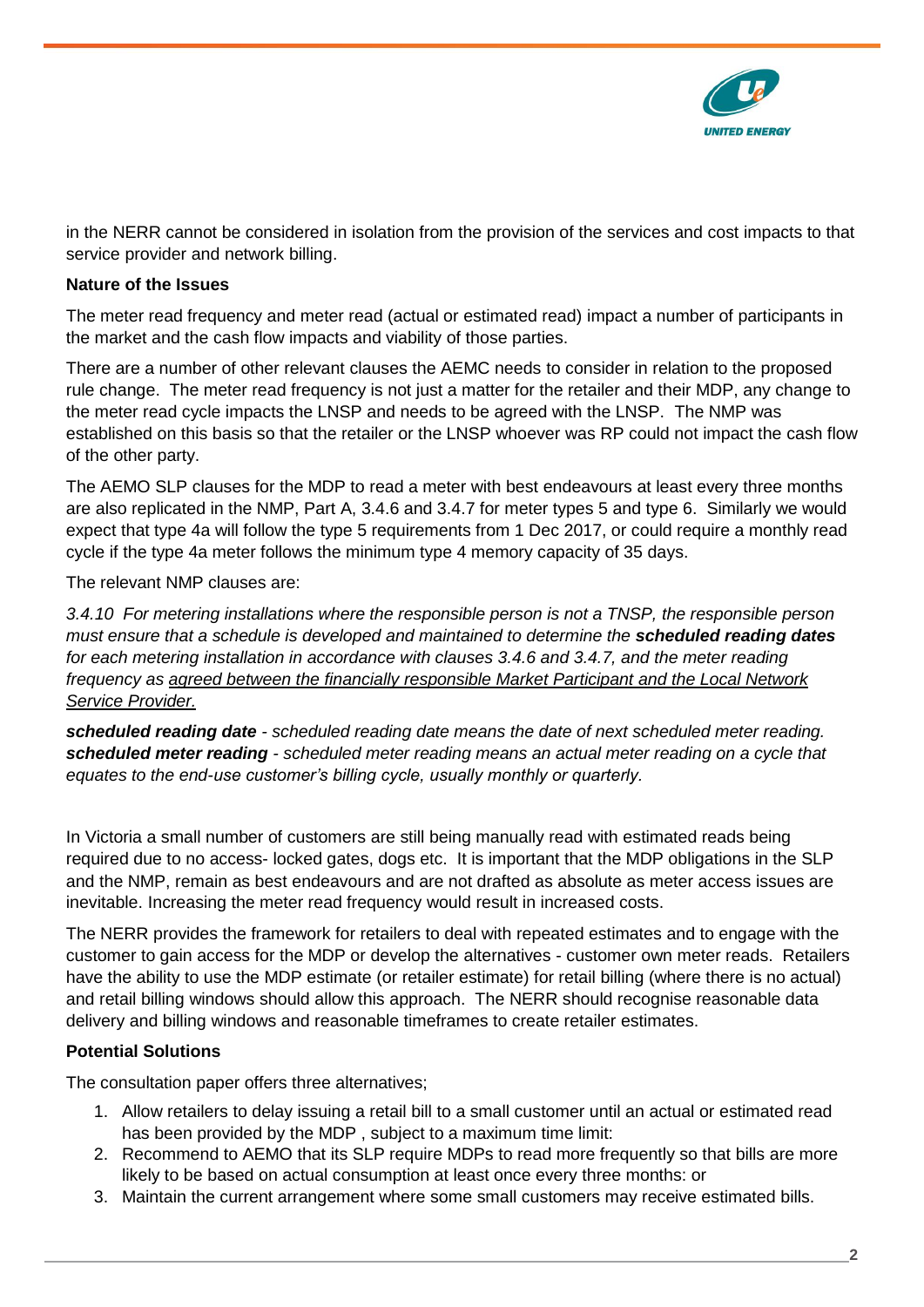

Retailers should have some discretion to bill on day 92 or day 95 if the delay may result in retail billing based on actual meter data or on an MDP estimated meter read which may be better than the retailer generated estimate. A maximum limit of 100-105 days might be reasonable. UE agree with the AEMC that this is a proportionate response to the issue identified. Lengthy delays in retail billing may create budgeting/cash flow problems for customers.

UE do not support change to the MDP SLP or NMP to require more frequent meter reads for small customers with type 5 (or 4a) or type 6 meters, potentially based on their retail contract type. This would result in increased read costs, ultimately this is not efficient expenditure for consumers. This may also result in different meter reading obligation/frequency which is overly complex.

As noted above, any change in the meter read frequency needs to be agreed with the LNSP. The retailer cannot unilaterally agree to a change in read frequency with the MDP without gaining agreement from the LNSP. As the number of manually read customers reduces, the travel distances and hence read costs increase during a smart meter roll out.

Whilst it is highly desirable for retail billing (and network billing) to be based on validated actual meter data, it is inevitable that there will be no access issues on occasion. The ability for retailers to bill on estimates should remain. Retailers should not be limited to billing on actual meter reads as this may create perverse incentives.

UE agree with the AEMC that there is trade-off between frequency of meter reads, accuracy of bills and costs involved on all parties, not just the retailer and customers.

# **Frequency of meter reading**

Shortening the meter read cycle will involve more manual read costs, higher data volumes to manage validation, estimation and substitution processing and exceptions. The Consultation Paper recognises that the metering services are alternative control costs where they are provided by the LNSPs. These charges are approved by the regulator in the price review process and in the case of Victoria set under a revenue cap for a 5 year period. The AEMC recognises that this would mean that the allowance that the AER has given to an LNSP to cover the costs for these services is no longer adequate, with limited option for recovery.

Where there is a shortened reading cycle this would result in more frequent network billing, payment and disputes management etc. as billing is triggered by the next scheduled read date. This extra processing and exception management would depend on how the change was managed e.g. on all type 6 metered customers or on type 6 metered customers with standard retail contracts.

The underlying costs will change considerably depending on the meter volumes being managed and the efficiency of meter read routes. As the smart meter roll out progresses these costs to maintain even the quarterly read customers will increase, this becomes exacerbated for the last few percent.